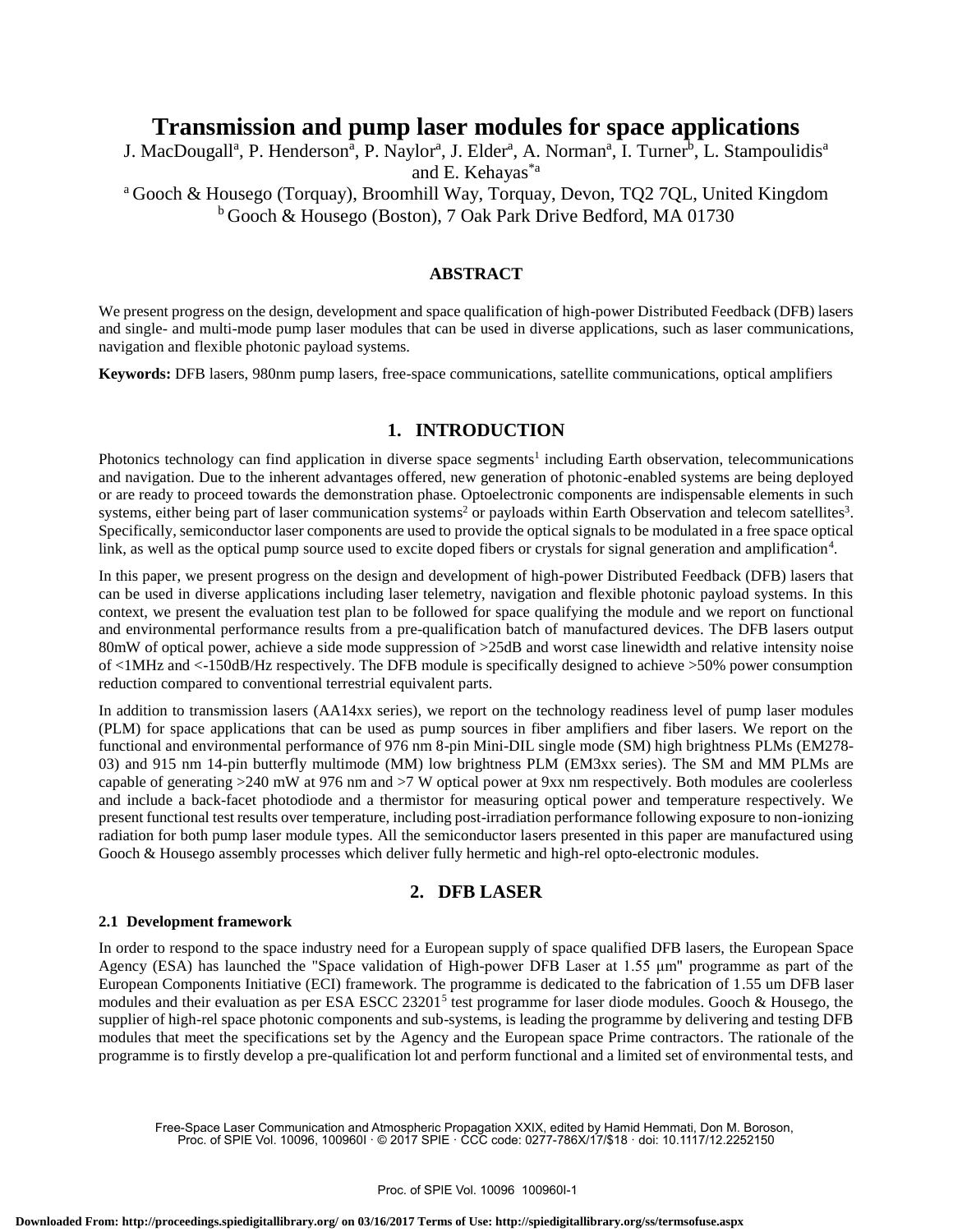then proceed to the manufacturing of a complete Flight Lot and implement the Evaluation Test Plan (ETP) campaign, as per ESCC. In this paper, we present the pre-qualification lot results.

### **2.2 Evaluation test plan**

A total of 57 modules have been manufactured and are ready to undergo evaluation as per ESCC 23201. Following the ETP, possible failure modes are going to be detected through accelerated overstress of functional parameters of the module.



Figure 1. ETP planned after ESCC 23201.

### **2.3 Target specifications**

The specifications are set according to the envisaged applications for this type of laser in remote sensing and communication mission scenarios. Prior to the fabrication of the lot to be used within the ETP, five devices were manufactured to perform a preliminary assessment on the operational performance. The key specifications and preliminary results from the pre- qualification batch are provided in the table below.

Table 1. Target specifications and performance of 5 pre-qualification lot

| Parameter                        | Target specification | Pre-Oual $(5)$ |
|----------------------------------|----------------------|----------------|
| Optical Power (ex-fiber) (mW)    | > 54                 | 80             |
| Side Mode Suppression Ratio (dB) | >25                  | >55            |
| Relative Intensity Noise (dB/Hz) | $<$ -150             | $\leq -150$    |
| Linewidth (kHz)                  | <1000                | <650           |
| Isolation (dB)                   | >30                  | >32            |
| Power consumption $@$ 25oC (mW)  | $<$ 8                | <1.3           |
| Power consumption $@$ 65oC (mW)  | < 8                  | $<$ 4.1        |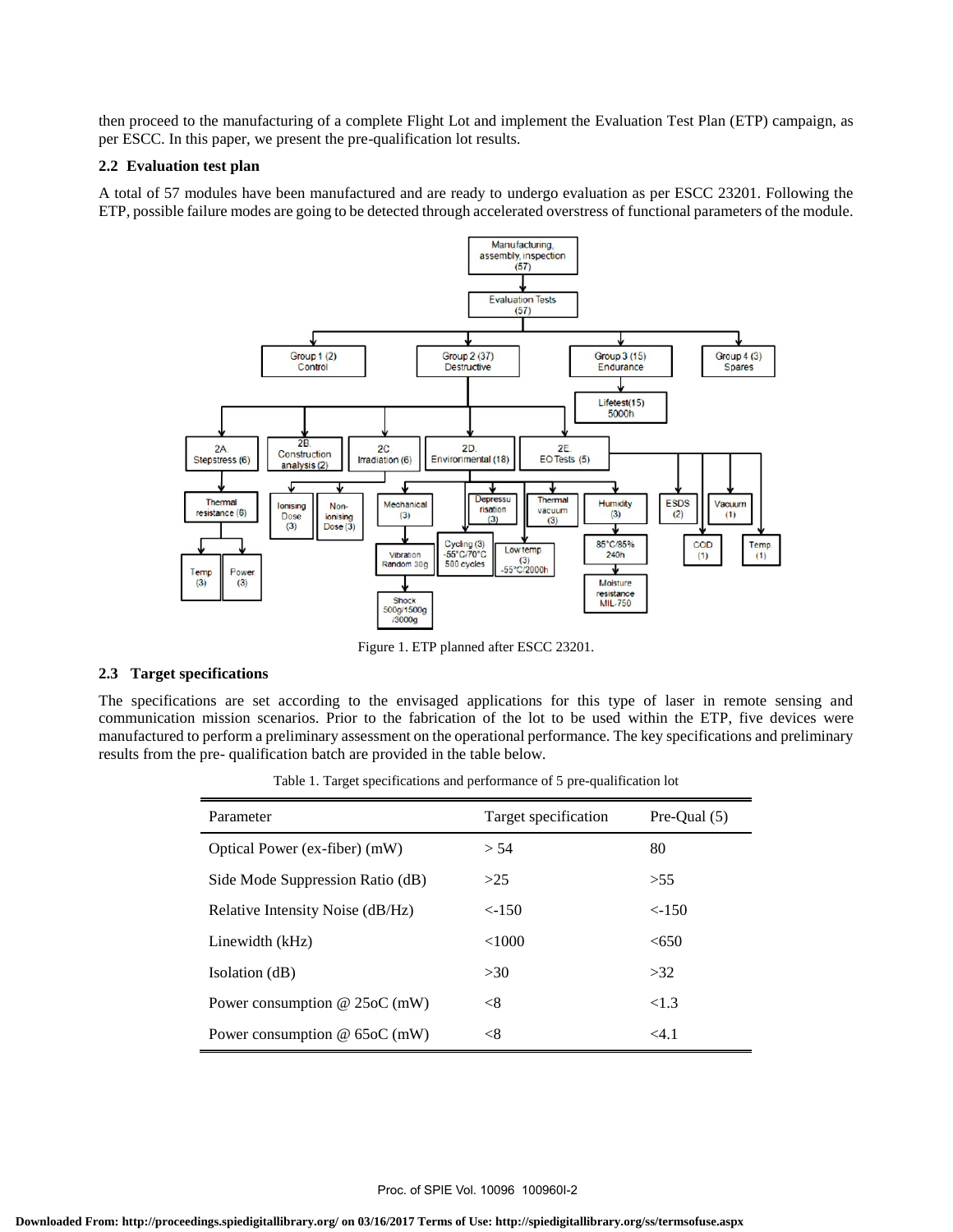The pre-qualification lot measurements indicate that performance is well within target specifications. In particular, electrical power consumption is measured as low as 4.1 Watt at case temperature as high as 65 degC, which is well below the target requirement. The drastic reduction of the power consumption is attributed to the internal sub-assembly arrangement, which optimizes the temperature control efficiency.

A fully packaged and pigtailed DFB sample is illustrated in Figure 2. The 14-pin butterfly package is fully hermetic with hermeticity being verified in-process by fine and gross leak tests. The specific ETP is intended to expose flaws in unscreened products and to help define screening parameters that can then be applied to post-ETP production samples. As such, no bake-out will be performed on the module-level and only limited thermal treatment will be applied prior to delivery for the ETP. Following module qualification, the (post-ETP) flight batch will be subjected to in-process tests including high temperature bake-in, temperature cycling, burn-in and external visual inspection. Pre-cap inspection, PIND, and temperature cycling are planned to be performed as part of screening tests before delivery of the flight lot.



Figure 2. Packaged and pigtailed G&H high-power DFB laser for space applications

### **2.4 Preliminary performance results**

The figure below shows the opto-electronic performance measurements of the pre-qualification lot. Specifically, Fig. 3(a) and Fig. 3(b) show L-I curves at 25 degC and 65 degC case temperatures respectively. The DFB delivers an ex-fiber optical power of 80 mW at a driving current of <350 mA. The output power scales to >100 mW at 500 mA. A RIN <-150 dB / Hz is recorded.



Figure 3. L-I curves for the 5 pre-qual units at (a) 25degC and (b) 65degC case temperature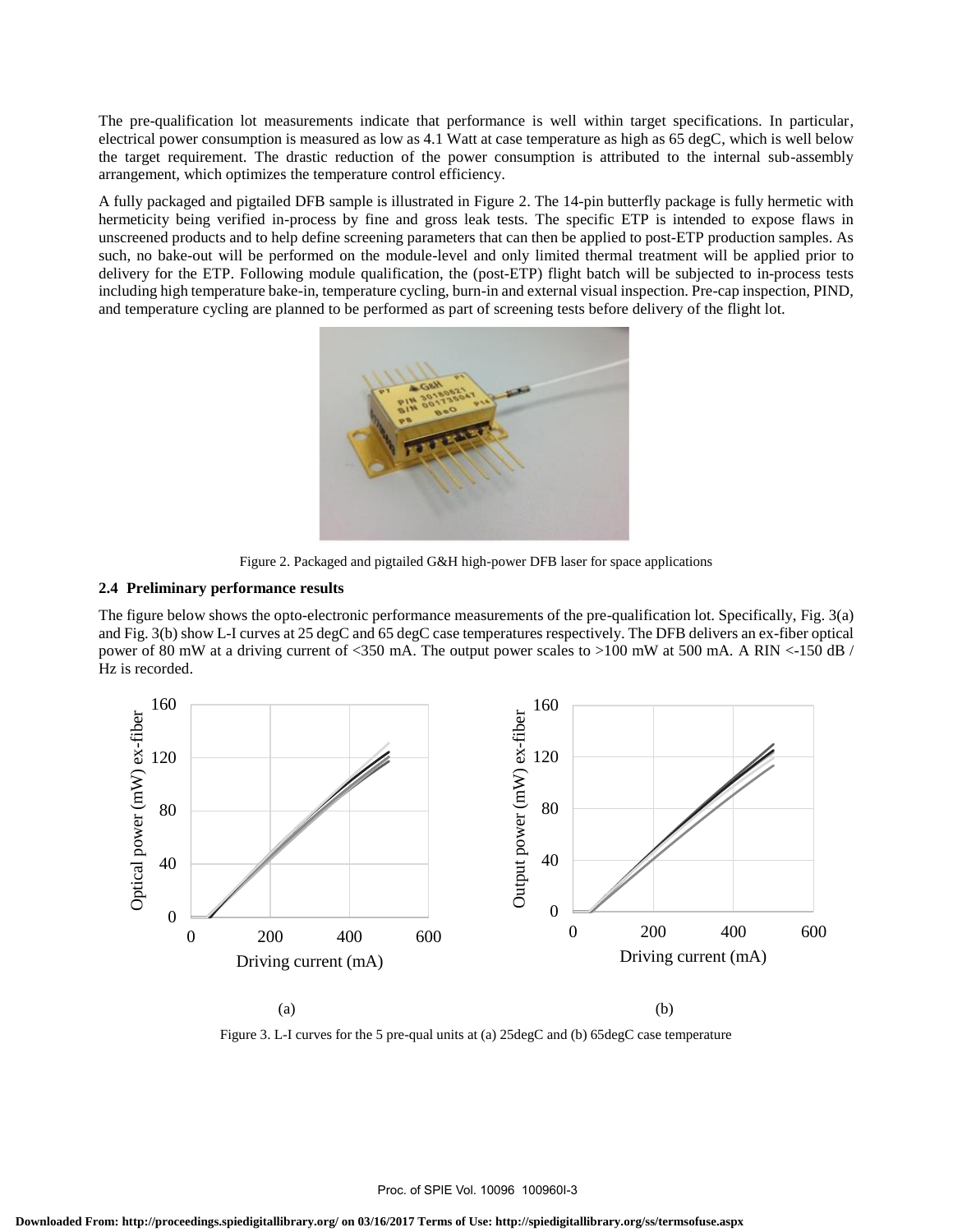At 25 degC the power consumption is dominated by the laser and the TEC contribution becomes evident at driving currents as high as 500 mA. On the contrary, at 65 degC the power consumption from the TEC accounts for ~80% of the total module power consumption.



Figure 4. (a) Power consumption and (b) RIN for the 5 pre-LAT DFB modules.

The pre-qualification lot has been subjected to 20 thermal cycles from -40 to +85 degC to assess the device sensitivity. The figure below illustrates typical L-I curves from 2 devices before lidding, after lidding and after temperature cycling, where a power drop from 0.1% to 3.6% was recorded.



Figure 5. DFB module L-I performance before and following temperature cycling

#### **2.5 Shock testing**

In order to assess the robustness of the build process, a mechanical shock test was performed in 8 sample modules following MIL-STD-883, Test Method 2002. Testing was conducted up to 2,000 g in all axes. The figure below summarizes the results obtained.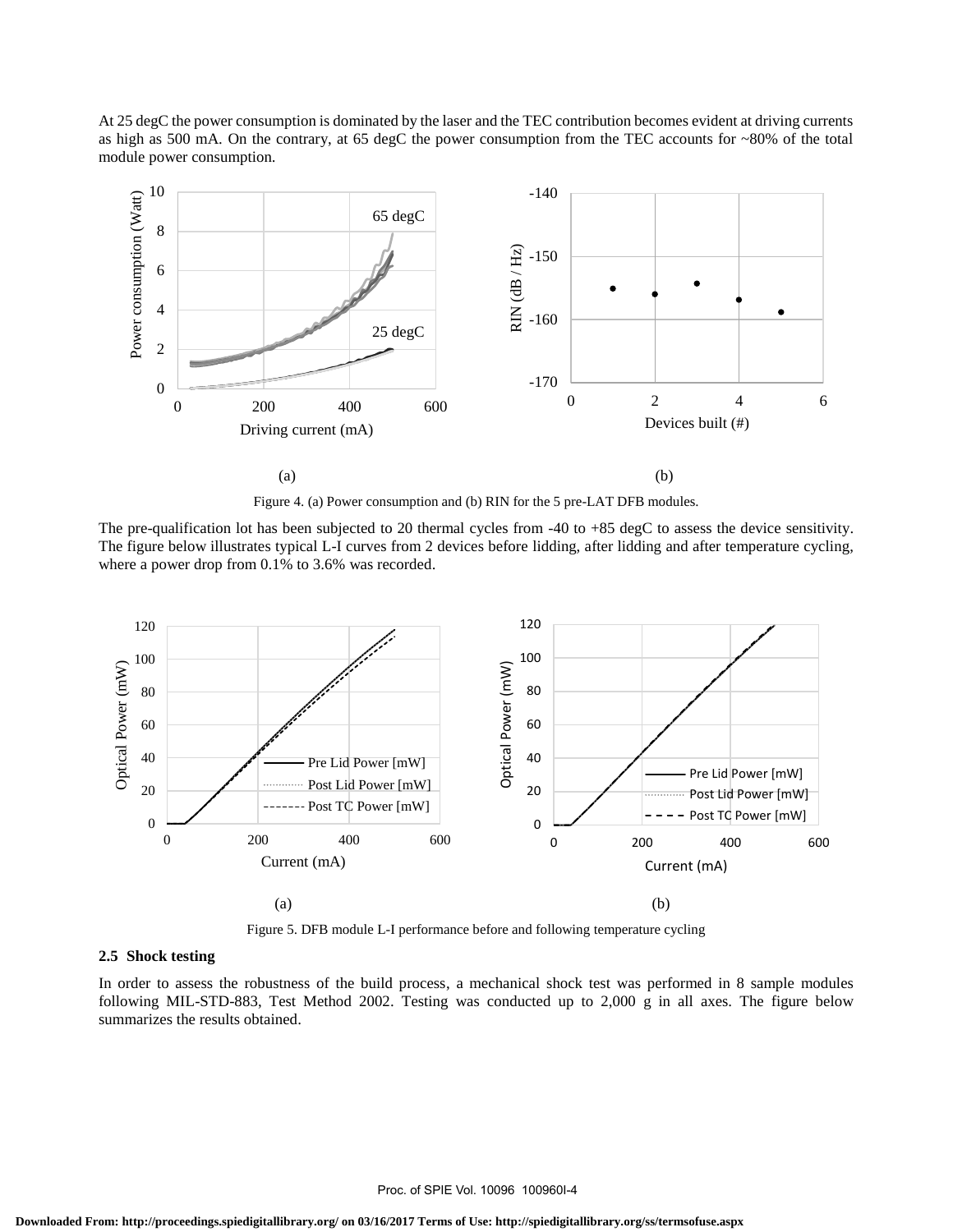|        |     |     |   | Device #1      |  |  |              | Device #2 |                               |  | Device #3    |                               |  |  | Device #4   |  |  | Device #5              |  |  | Device #6              |  |  | Device #7 |  |                        |            | Device #8 |     |                |
|--------|-----|-----|---|----------------|--|--|--------------|-----------|-------------------------------|--|--------------|-------------------------------|--|--|-------------|--|--|------------------------|--|--|------------------------|--|--|-----------|--|------------------------|------------|-----------|-----|----------------|
|        |     |     |   | Y1 Y2 X1 X2 Z1 |  |  | $\mathbf{V}$ |           | X <sub>2</sub> Z <sub>1</sub> |  | $\mathbf{V}$ | X <sub>2</sub> Z <sub>1</sub> |  |  | (2 X1 X2 Z1 |  |  | Y2   X1   X2   Z1   Z2 |  |  | 72   X1   X2   Z1   Z2 |  |  |           |  | 72   X1   X2   Z1   Z2 | <b>IV9</b> |           |     | Y2 X1 X2 Z1 Z2 |
| 500g   | ID. |     |   |                |  |  |              |           |                               |  |              |                               |  |  |             |  |  |                        |  |  |                        |  |  |           |  |                        |            |           |     | 10 ID          |
| 1,000g | IP. | ١P  |   |                |  |  |              |           |                               |  |              |                               |  |  |             |  |  |                        |  |  |                        |  |  |           |  |                        |            |           |     | 10 I D         |
| 1,500g | ID. | -lP |   |                |  |  |              |           |                               |  |              |                               |  |  |             |  |  |                        |  |  |                        |  |  |           |  |                        |            |           | ιв. | <b>IDID</b>    |
| 2,000g |     | IP. | m |                |  |  |              |           |                               |  |              |                               |  |  |             |  |  |                        |  |  |                        |  |  |           |  |                        |            |           |     | P P P          |

Figure 6. Mechanical shock results.

All samples passed at 500g and 1,000g. There were no failures on the non-critical axes (X1,2 and Y2 and Z1,2) up to and including 2000g. On the critical Y1 axis, there was one failure at 1500g, and all remaining devices failed at 2000g in the specific axis.

# **3. PUMP LASERS**

#### **3.1 SM Mini-DIL pump laser**

Uncooled SM PLMs are developed primarily for optical pumping of core-pumped Erbium doped fibers. They are ideal candidates of use in EDFAs or ASE sources which are used typically in satellite laser communication systems or fiber optic gyroscopes. The components are manufactured using Gooch & Housego laser welding process and are packaged into small form factor 8-pin Mini-DIL packages. The device is hermetically sealed with the optical sub-assembly carrying the laser diode, monitor and thermistor. The fiber attachment method ensures extended operating temperature behaviour. The fiber pigtail is polarization maintaining which allows for scaling of pump power through a single fiber with polarization multiplexing of PLMs. The pigtail also employs a grating for wavelength stabilization. Finally, emission wavelength is 976 nm which coincides with Erbium doped fiber absorption spectra.

The figure below illustrates a typical L-I curve of the Mini-DIL PLM over -5 to +65 degC temperature range. A manufactured module soldered on PCB is also shown. The PLM delivers an ex-fiber power of >235 mW at a case temperature as high as +65degC and at a maximum de-rated driving current of 480 mA. The ex-fiber power scales to 264 mW at room temperature and at the same driving conditions. The ex-fiber power at room temperature and at a maximum driving current of 600 mA is 325 mW.





Figure 7. Mini-DIL PLM L-I curve over -5 to +65 degC (left) and Mini-DIL PLMs soldered on PCB (right)

The Mini-DIL PLM has been tested against non-ionizing radiation which is considered detrimental for opto-electronic components. With respect to laser diodes, the degradation due to displacement damage is expressed through a threshold current shift. The tests have been performed in collaboration with ALTER Technology using the proton radiation facility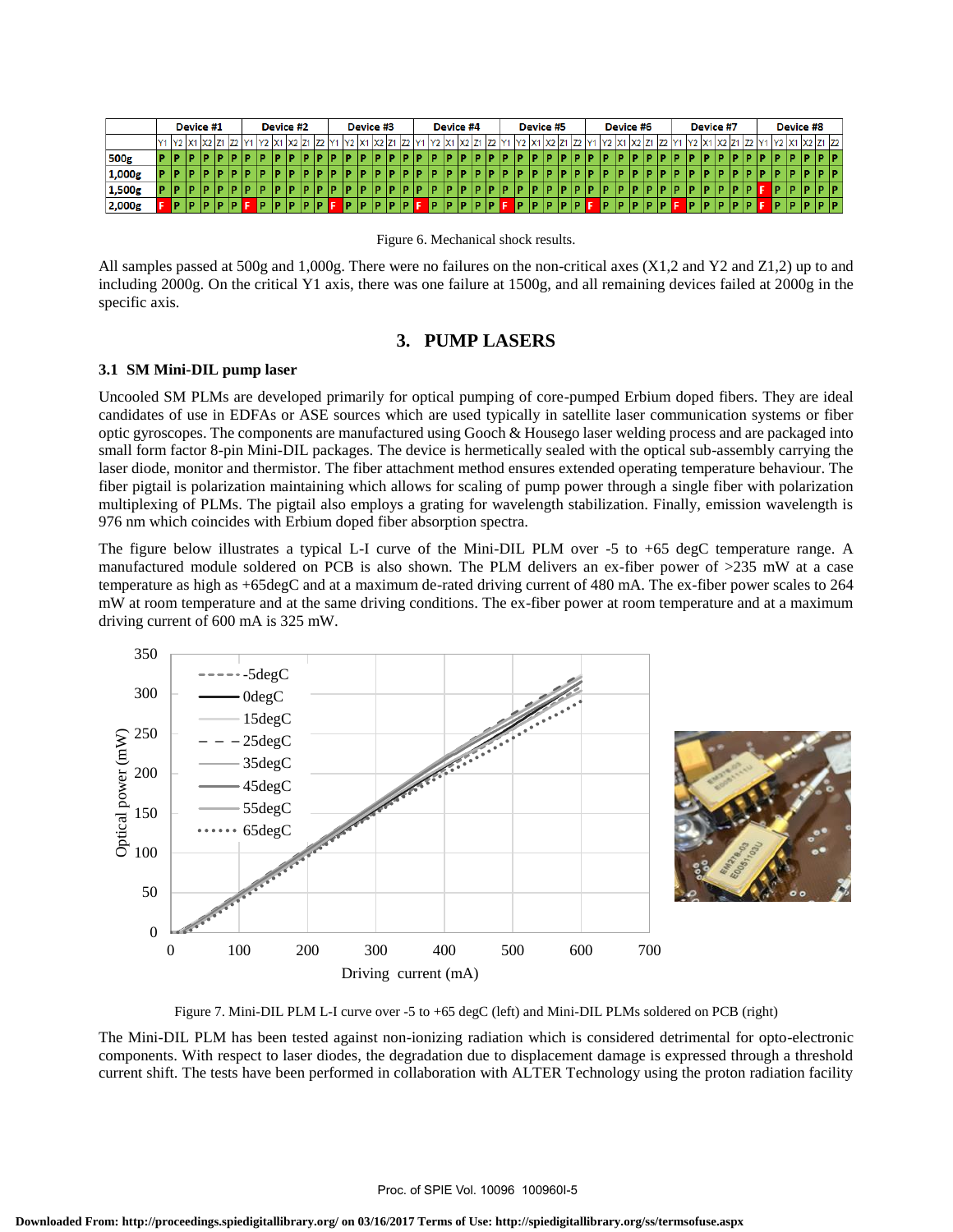at UCL. The table below illustrates the test conditions and measured parameters. One device has been used and measured at three different fluence steps. The device was not biased during beam exposure.

| <b>STEP</b>   | <b>60Mev Beam</b><br>flux<br>$-2$ $-1$<br>(cm s) | <b>Beam time (s)</b> | <b>Accumulated beam time</b><br>(s) | <b>Cumulative</b><br>fluence<br>(p/cm) |
|---------------|--------------------------------------------------|----------------------|-------------------------------------|----------------------------------------|
|               | $10^{8}$                                         | 100                  | 100                                 | $10^{10}$                              |
| $\mathcal{D}$ | $10^{8}$                                         | 900                  | 1000                                | $10^{11}$                              |
| 3             | $10^{8}$                                         | 6670                 | 7670                                | $10^{12}$                              |

Table 2. Irradiation parameters

The center wavelength and L-I curve were measured before the test and at each irradiation step. The L-I curve has been recorded into fine steps of 0.05 mA up to 55 mA in order to capture the drift in threshold current. The Mini-DIL PLM under test is shown in the figure 8. The PLM was mounted on a prototyping board in order to get access to its electrical pins.

| Table 3. Parameters measured |                                           |  |  |  |  |  |  |
|------------------------------|-------------------------------------------|--|--|--|--|--|--|
| Parameter                    | Test condition                            |  |  |  |  |  |  |
| Centre wavelength            | Measured @ laser driving current of 400mA |  |  |  |  |  |  |
| L-I curve (regime 1)         | Driving current step of 0.05mA up to 55mA |  |  |  |  |  |  |
| L-I curve (regime $2$ )      | Driving current step of 5mA up to 600mA   |  |  |  |  |  |  |



Figure 8. Mini-DIL PLM under beam irradiation: (left) front view and (right) rear view

The figure below illustrates the L-I curve at initial and intermediate steps. Figure 8 (left) shows that there is no detrimental impact on the laser performance with a very good matching of the initial and intermediate L-I curves. Figure 8 (right) probes into the 10 - 20 mA region with a measurement step of 50μA. A negligible shift of the threshold current is evident only after step 2. Figure 9 shows the optical spectrum at each step. A negligible shift of 0.1 nm is recorded after step 3, which is, however, close to the wavelength accuracy specification of the Optical Spectrum Analyser (OSA).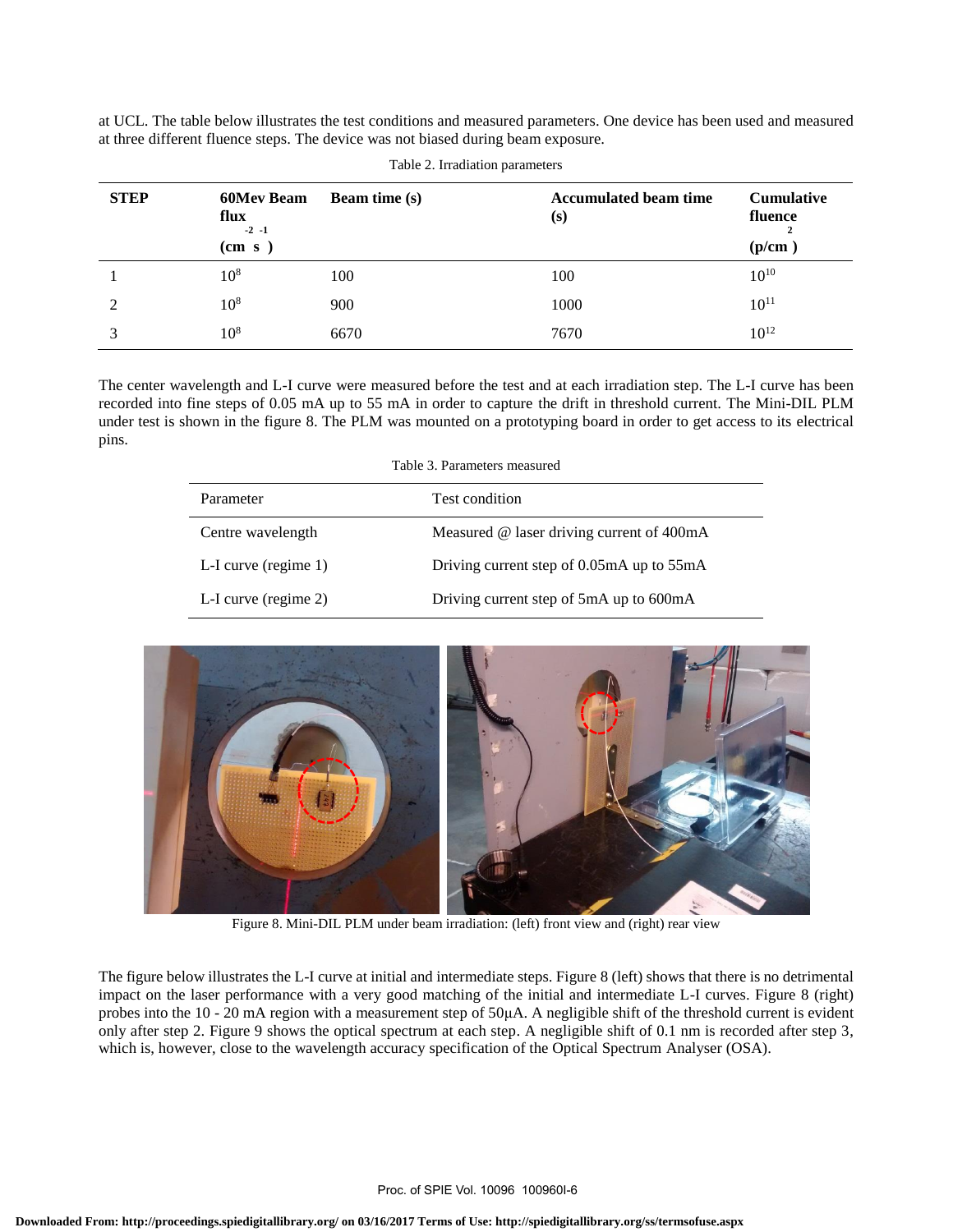

Figure 9. Proton radiation results for the mini-DIL PLM at three irradiation levels: full driving current span of 0 - 600 mA (left) and span between 10 to 20 mA driving current (right).



Figure 10. Optical spectrum at the different irradiation steps. The spectrum shift is within the measurement uncertainty of the instrument.

#### **3.2 Multimode pump laser**

Similar to the Mini-DIL PLMs, uncooled high power Multimode (MM) PLMs are developed primarily for optical pumping of cladding-pumped doped fibers. They are ideal candidates of use in Watt-level fiber amplifiers and lasers, which are typically used in long range satellite laser communication systems. Similar to the Mini-DILs the components are manufactured using Gooch & Housego laser welding processes. 9xx nm chips are packaged into a hermetically sealed 14 pin butterfly packages. The wavelength is selected to match the absorption of Yb and Er-Yb co-doped fibers, but it can be changed to accommodate pumping of fibers with different absorption spectra. The pin thickness is such to support high driving currents. The figure below illustrates a fully packaged and pigtailed device as well as typical L-I and temperature measurements.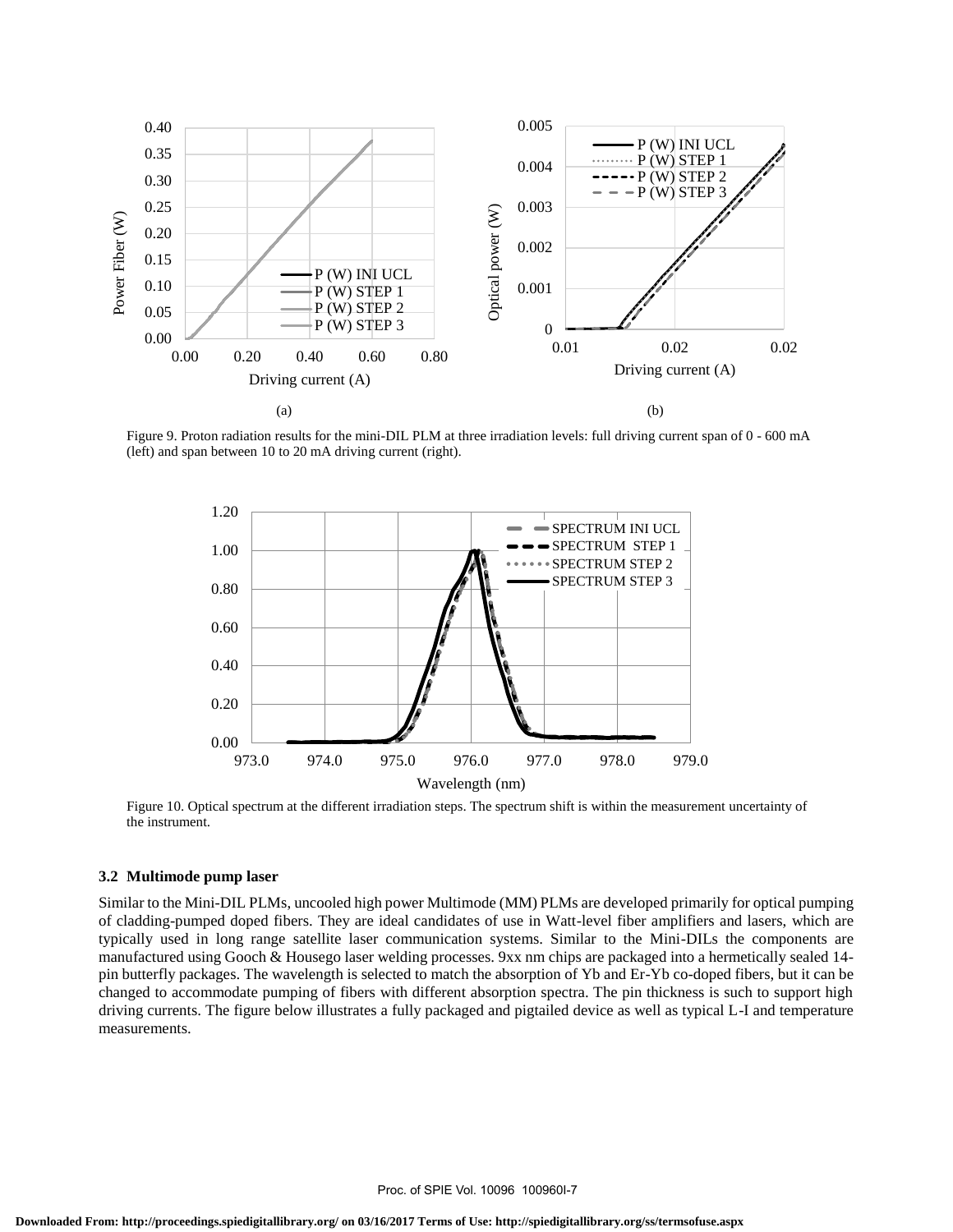

Figure 11. L-I curve at 25degC and 50 degC case temperature (left) and chip temperature rise as a function of driving current at 25degC and 50 degC case temperatures (right)

The L-I data show that the MM PLM can deliver  $>10$  W ex-fiber power at a maximum driving current of  $\sim$ 12 A at room temperature. The temperature of the pump chip has been monitored using the internal thermistor. The temperature data shown in Fig. 11 (right) show a maximum temperature rise of  $\sim$  15 degC with increasing the driving current to its maximum value. The pump chip reaches a maximum temperature of 65 degC which is within its operating temperature specifications.



Figure 12. Packaged and pigtailed high-power 915nm MM pump laser

A MM PLM was subjected to a proton radiation test with similar test conditions to the SM PLM (Table 2). The module was measured at three different fluence levels and was compared to its pre-irradiation performance. The maximum current was set to 3A due to limitations with the experimental setup related to heatsinking and connectorization. Two sets of data with different measurement resolution were obtained in order to capture any shift in the threshold current. The figure below shows the results obtained and reveal minimal slope change and threshold shift.